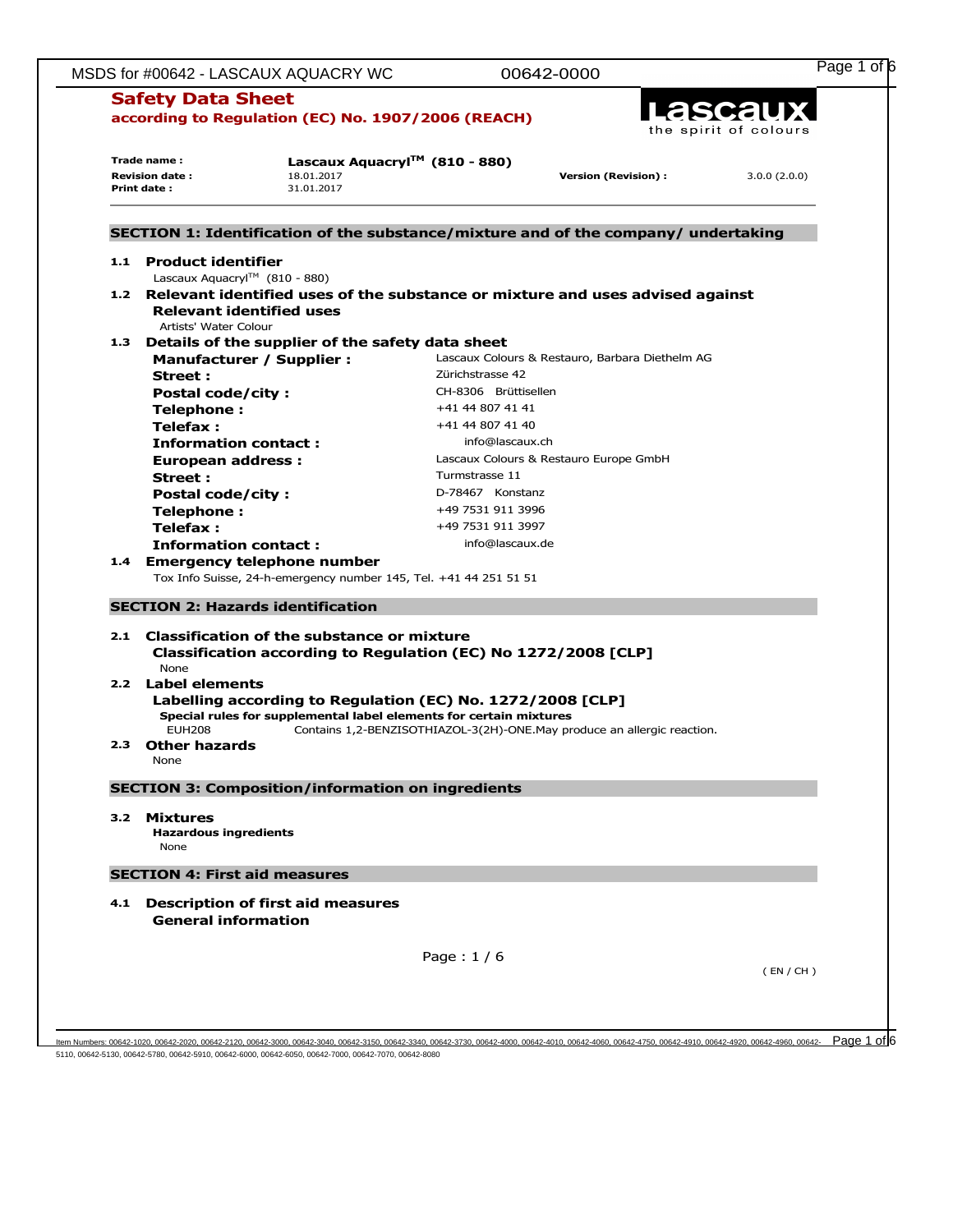## **Safety Data Sheet**

|     | Trade name:<br><b>Revision date:</b><br>Print date: | Lascaux Aquacryl™ (810 - 880)<br>18.01.2017<br>31.01.2017                                                                                                                                                                                                                                                                              | <b>Version (Revision):</b> | 3.0.0(2.0.0) |
|-----|-----------------------------------------------------|----------------------------------------------------------------------------------------------------------------------------------------------------------------------------------------------------------------------------------------------------------------------------------------------------------------------------------------|----------------------------|--------------|
|     | unconscious person.                                 | In all cases of doubt, or when symptoms persist, seek medical attention. Never give anything by mouth to an                                                                                                                                                                                                                            |                            |              |
|     | <b>Following inhalation</b>                         | Take the casualty into the fresh air and keep warm. Keep at rest. Irregular breathing/no breathing: artificial<br>respiration. Unconsciousness: lateral position - call a physician.                                                                                                                                                   |                            |              |
|     | In case of skin contact                             | Wash away with soap and water and rinse. Do NOT use solvents or thinners.                                                                                                                                                                                                                                                              |                            |              |
|     | After eye contact<br>After ingestion                | Remove contact lenses, keep eyelids open. Flush with plenty of water (10 - 15 min.). Call a physician.                                                                                                                                                                                                                                 |                            |              |
|     | No information available.                           | Contact a doctor immediately. Keep at rest. Do not induce vomiting.<br>4.2 Most important symptoms and effects, both acute and delayed                                                                                                                                                                                                 |                            |              |
| 4.3 | None                                                | Indication of any immediate medical attention and special treatment needed                                                                                                                                                                                                                                                             |                            |              |
|     |                                                     | <b>SECTION 5: Firefighting measures</b>                                                                                                                                                                                                                                                                                                |                            |              |
|     | 5.1 Extinguishing media<br>Waterjet.                | Suitable extinguishing media<br>Alcohol resistant foam, CO2, powders, water spray.<br>Unsuitable extinguishing media                                                                                                                                                                                                                   |                            |              |
|     |                                                     | 5.2 Special hazards arising from the substance or mixture<br>Fire will produce dense black smoke. Exposure to decomposition products may cause a health hazard.                                                                                                                                                                        |                            |              |
|     | 5.3 Advice for firefighters                         | Special protective equipment for firefighters<br>Appropriate breathing apparatus may be required.                                                                                                                                                                                                                                      |                            |              |
| 5.4 | Additional information                              | Do not allow the quenching water into the sewage system.                                                                                                                                                                                                                                                                               |                            |              |
|     |                                                     | <b>SECTION 6: Accidental release measures</b>                                                                                                                                                                                                                                                                                          |                            |              |
| 6.1 | 8.                                                  | Personal precautions, protective equipment and emergency procedures<br>Keep away from ignition sources and provide for good ventilation. Refer to protective measures listed in sections 7 and                                                                                                                                         |                            |              |
| 6.2 | requlations.                                        | <b>Environmental precautions</b><br>If the product contaminates lakes, rivers or sewages, inform appropriate authorities in accordance with local                                                                                                                                                                                      |                            |              |
| 6.3 | For cleaning up                                     | Methods and material for containment and cleaning up<br>Contain and collect spillage with non-combustible absorbent materials, e.g. sand, earth, vermiculite, diatomaceous<br>earth and place in container for disposal according to local regulations (see section 13). Clean preferabily with a<br>detergent; avoid use of solvents. |                            |              |
| 6.4 | None                                                | <b>Reference to other sections</b>                                                                                                                                                                                                                                                                                                     |                            |              |
|     |                                                     | Page: $2/6$                                                                                                                                                                                                                                                                                                                            |                            |              |
|     |                                                     |                                                                                                                                                                                                                                                                                                                                        |                            | (EN/CH)      |

ltem Numbers: 00642-1020, 00642-2020, 00642-2120, 00642-3000, 00642-3040, 00642-3150, 00642-3730, 00642-4040, 00642-4010, 00642-4050, 00642-4010, 00642-4010, 00642-4010, 00642-4910, 00642-4920, 00642-4920, 00642-4950, 0064 5110, 00642-5130, 00642-5780, 00642-5910, 00642-6000, 00642-6050, 00642-7000, 00642-7070, 00642-8080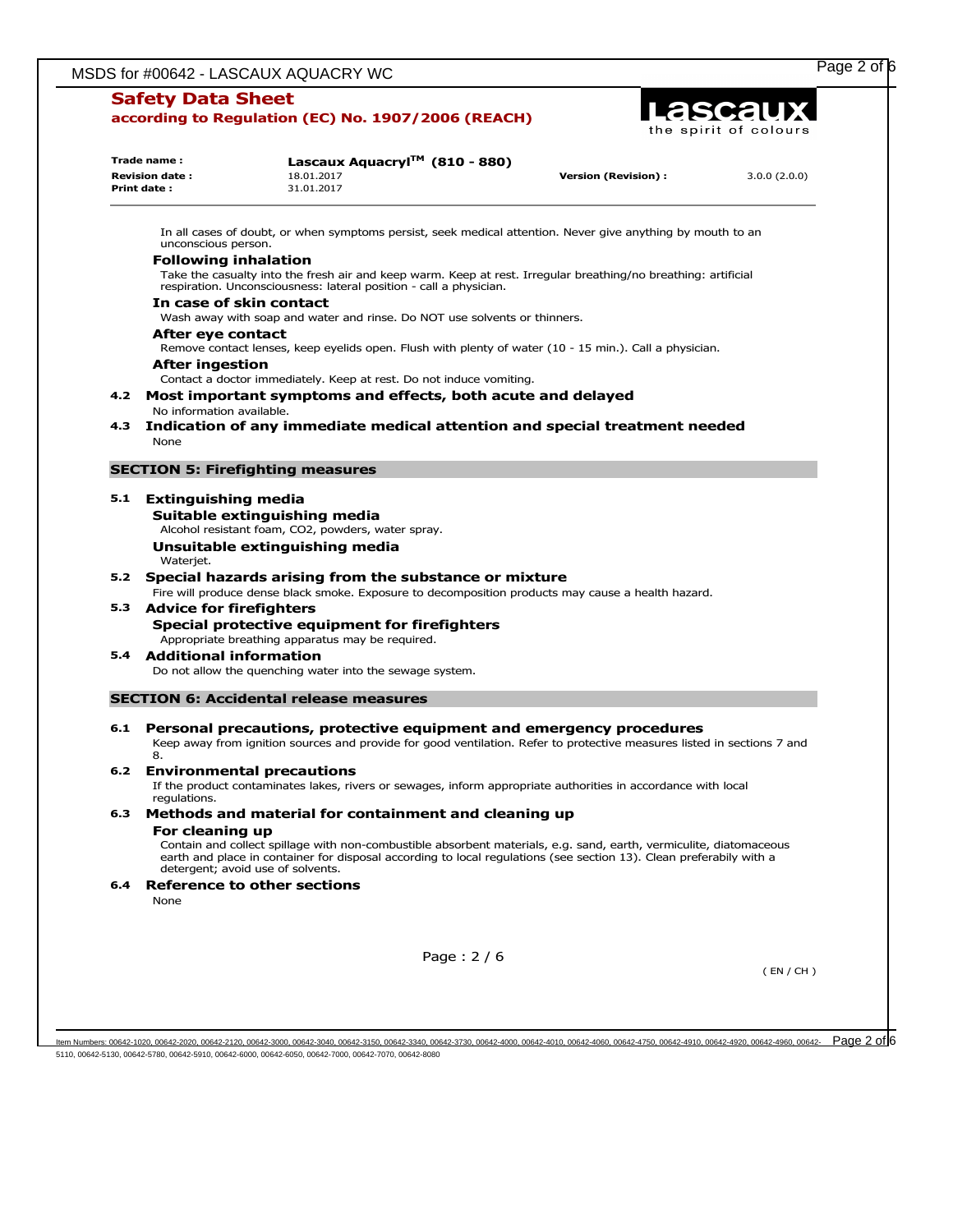|     | <b>Safety Data Sheet</b><br>according to Regulation (EC) No. 1907/2006 (REACH)                                                             |                                              |                                                                                                                                                                                                                         |                               |                                     |                          | ascaux<br>the spirit of colours                                                                                       |  |
|-----|--------------------------------------------------------------------------------------------------------------------------------------------|----------------------------------------------|-------------------------------------------------------------------------------------------------------------------------------------------------------------------------------------------------------------------------|-------------------------------|-------------------------------------|--------------------------|-----------------------------------------------------------------------------------------------------------------------|--|
|     | Trade name:<br><b>Revision date:</b><br>Print date:                                                                                        | 18.01.2017<br>31.01.2017                     | Lascaux Aquacryl <sup>TM</sup> (810 - 880)                                                                                                                                                                              |                               | <b>Version (Revision):</b>          |                          | 3.0.0(2.0.0)                                                                                                          |  |
|     | <b>SECTION 7: Handling and storage</b>                                                                                                     |                                              |                                                                                                                                                                                                                         |                               |                                     |                          |                                                                                                                       |  |
| 7.1 | <b>Precautions for safe handling</b>                                                                                                       |                                              |                                                                                                                                                                                                                         |                               |                                     |                          |                                                                                                                       |  |
|     | see Section 8.                                                                                                                             |                                              |                                                                                                                                                                                                                         |                               |                                     |                          | Do not eat or drink during work - no smoking. Comply with the health and safety at work laws. For personal protection |  |
|     | 7.2 Conditions for safe storage, including any incompatibilities<br>No particular measures required.<br>Hints on joint storage             |                                              | Requirements for storage rooms and vessels                                                                                                                                                                              |                               |                                     |                          |                                                                                                                       |  |
|     | <b>Storage class (D): 12</b>                                                                                                               | Storage class (TRGS 510) (D): 12             |                                                                                                                                                                                                                         |                               |                                     |                          |                                                                                                                       |  |
|     | <b>Further information on storage conditions</b>                                                                                           |                                              | Always keep in containers of same material as the original one. See also instructions on the label. Avoid heating and<br>direct sunlight. Keep containers dry and cool. Comply with the health and saftey at work laws. |                               |                                     |                          |                                                                                                                       |  |
| 7.3 | Specific end use(s)<br>None                                                                                                                |                                              |                                                                                                                                                                                                                         |                               |                                     |                          |                                                                                                                       |  |
|     | <b>SECTION 8: Exposure controls/personal protection</b>                                                                                    |                                              |                                                                                                                                                                                                                         |                               |                                     |                          |                                                                                                                       |  |
| 8.2 | <b>Exposure controls</b>                                                                                                                   |                                              |                                                                                                                                                                                                                         |                               |                                     |                          |                                                                                                                       |  |
|     | <b>Personal protection equipment</b><br>Eye/face protection<br><b>Skin protection</b><br><b>Body protection</b><br>thinners.               | Wear protective glasses in case of splashes. | After skin contact wash thorougly with soap and water or use recognised skin cleanser. Do Not use solvents or                                                                                                           |                               |                                     |                          |                                                                                                                       |  |
|     | <b>SECTION 9: Physical and chemical properties</b>                                                                                         |                                              |                                                                                                                                                                                                                         |                               |                                     |                          |                                                                                                                       |  |
| 9.1 | Information on basic physical and chemical properties<br><b>Appearance</b><br><b>Physical state: Liquid.</b><br>Colour: Coloured.<br>Odour |                                              |                                                                                                                                                                                                                         |                               |                                     |                          |                                                                                                                       |  |
|     | Poor, characteristic.                                                                                                                      |                                              |                                                                                                                                                                                                                         |                               |                                     |                          |                                                                                                                       |  |
|     | Safety relevant basis data<br>Initial boiling point and boiling<br>range:                                                                  |                                              | (1013 hPa)                                                                                                                                                                                                              | approx.                       | 100                                 | °C                       |                                                                                                                       |  |
|     | Flash point:<br>Vapour pressure :<br>Density:<br>pH:                                                                                       |                                              | (50 °C)<br>(20 °C)                                                                                                                                                                                                      | approx.<br>approx.<br>approx. | not applicable<br>120<br>1,0<br>9,5 | hPa<br>g/cm <sup>3</sup> |                                                                                                                       |  |
|     | <b>Viscosity:</b><br>9.2 Other information                                                                                                 |                                              | (20 °C)                                                                                                                                                                                                                 | approx.                       | 500                                 | mPa.s                    |                                                                                                                       |  |

 $\frac{\text{I}1\text{cm}}{\text{N}1\text{m}1\text{m}1\text{m}1\text{m}1\text{m}1\text{m}1\text{m}1\text{m}1\text{m}1\text{m}2\text{m}2\text{m}2\text{m}2\text{m}2\text{m}2\text{m}2\text{m}2\text{m}2\text{m}2\text{m}2\text{m}2\text{m}2\text{m}2\text{m}2\text{m}2\text{m}2\text{m}2\text{m}2\text{m}2\text{m}2\text{m}2\text{m}2\text{m}2\text{$ 5110, 00642-5130, 00642-5780, 00642-5910, 00642-6000, 00642-6050, 00642-7000, 00642-7070, 00642-8080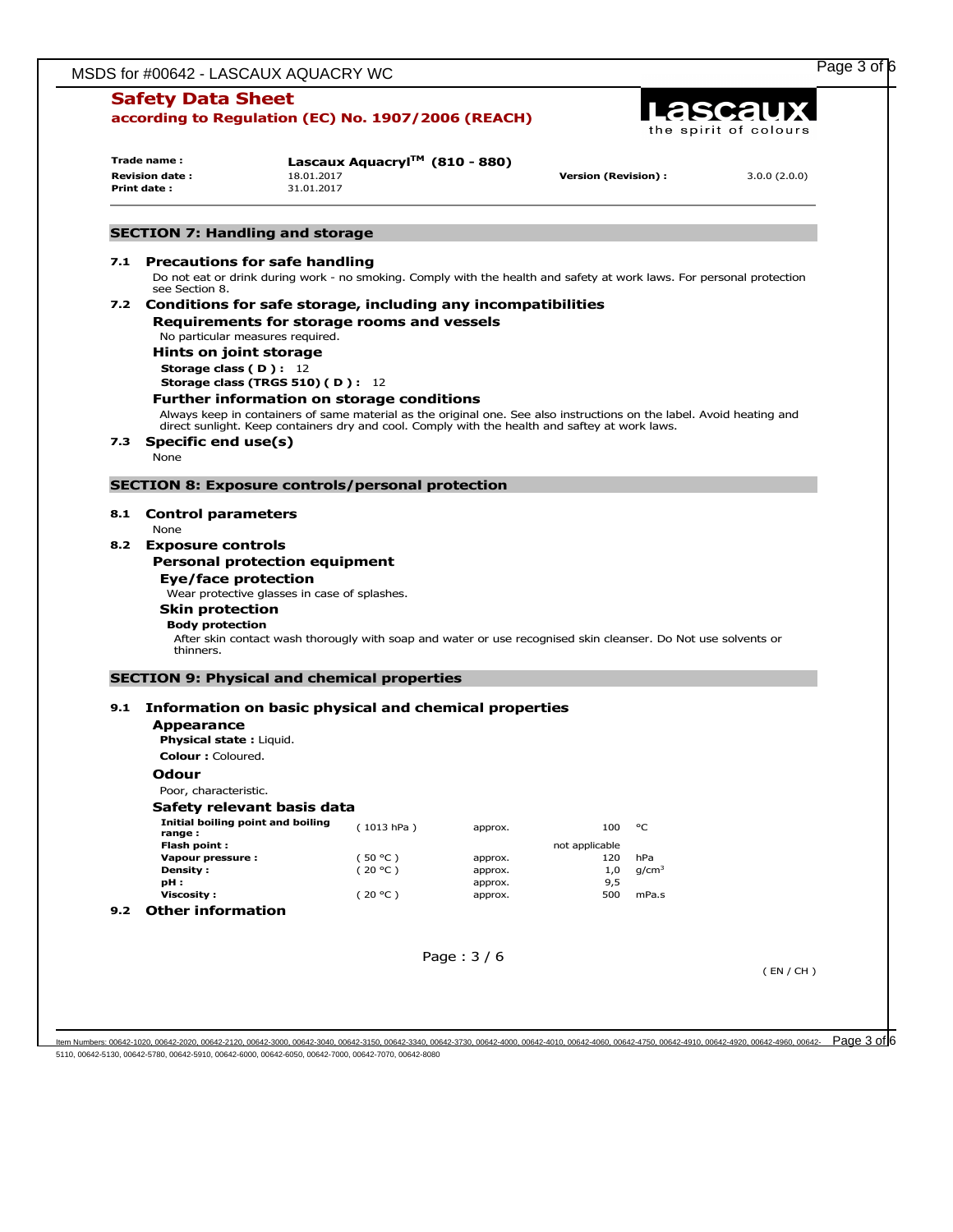|                                                                                                                    |                                                                 | MSDS for #00642 - LASCAUX AQUACRY WC                                                                                   |                            |              |  |
|--------------------------------------------------------------------------------------------------------------------|-----------------------------------------------------------------|------------------------------------------------------------------------------------------------------------------------|----------------------------|--------------|--|
| <b>Safety Data Sheet</b><br>Lascaux<br>according to Regulation (EC) No. 1907/2006 (REACH)<br>the spirit of colours |                                                                 |                                                                                                                        |                            |              |  |
|                                                                                                                    | Trade name:<br><b>Revision date:</b><br>Print date:             | Lascaux Aquacryl <sup>TM</sup> (810 - 880)<br>18.01.2017<br>31.01.2017                                                 | <b>Version (Revision):</b> | 3.0.0(2.0.0) |  |
|                                                                                                                    |                                                                 |                                                                                                                        |                            |              |  |
|                                                                                                                    | None                                                            |                                                                                                                        |                            |              |  |
|                                                                                                                    |                                                                 | <b>SECTION 10: Stability and reactivity</b>                                                                            |                            |              |  |
|                                                                                                                    | 10.1 Reactivity<br>No information available.                    |                                                                                                                        |                            |              |  |
|                                                                                                                    | 10.2 Chemical stability<br>No information available.            |                                                                                                                        |                            |              |  |
|                                                                                                                    | No information available.                                       | 10.3 Possibility of hazardous reactions                                                                                |                            |              |  |
|                                                                                                                    | 10.4 Conditions to avoid                                        | Stable under recommended storage and handling conditions(See section 7).                                               |                            |              |  |
|                                                                                                                    | 10.5 Incompatible materials<br>No information available.        |                                                                                                                        |                            |              |  |
|                                                                                                                    |                                                                 | 10.6 Hazardous decomposition products                                                                                  |                            |              |  |
|                                                                                                                    | dioxide, smoke, oxides of nitrogen.                             | When exposed to high temperatures may produce hazardous decomposition products such as carbon monoxide and             |                            |              |  |
|                                                                                                                    |                                                                 |                                                                                                                        |                            |              |  |
|                                                                                                                    | No information available.                                       | <b>SECTION 11: Toxicological information</b><br>11.1 Information on toxicological effects                              |                            |              |  |
|                                                                                                                    |                                                                 | <b>SECTION 12: Ecological information</b>                                                                              |                            |              |  |
|                                                                                                                    | 12.1 Toxicity<br>No information available.                      |                                                                                                                        |                            |              |  |
|                                                                                                                    | 12.2 Persistence and degradability<br>No information available. |                                                                                                                        |                            |              |  |
|                                                                                                                    | 12.3 Bioaccumulative potential                                  |                                                                                                                        |                            |              |  |
|                                                                                                                    | No information available.<br>12.4 Mobility in soil              |                                                                                                                        |                            |              |  |
|                                                                                                                    | No information available.                                       |                                                                                                                        |                            |              |  |
|                                                                                                                    | No information available.                                       | 12.5 Results of PBT and vPvB assessment                                                                                |                            |              |  |
|                                                                                                                    | 12.6 Other adverse effects                                      |                                                                                                                        |                            |              |  |
|                                                                                                                    | No information available.                                       | 12.7 Additional ecotoxicological information<br>There are no data available on the product itself.                     |                            |              |  |
|                                                                                                                    |                                                                 | <b>SECTION 13: Disposal considerations</b>                                                                             |                            |              |  |
|                                                                                                                    |                                                                 | Contaminated packaging must be emptied of all residues and, following appropriate cleaning, may be sent to a recycling |                            |              |  |
|                                                                                                                    | 13.1 Waste treatment methods                                    | plant. Uncleaned packaging must be disposed of in the same manner as the medium.<br><b>Product/Packaging disposal</b>  |                            |              |  |
|                                                                                                                    |                                                                 | Waste codes/waste designations according to EWC/AVV                                                                    |                            |              |  |
|                                                                                                                    |                                                                 | Page: $4/6$                                                                                                            |                            | (EN/CH)      |  |

ltem Numbers: 00642-1020, 00642-2020, 00642-2120, 00642-3000, 00642-3040, 00642-3150, 00642-3730, 00642-4040, 00642-4010, 00642-4050, 00642-4010, 00642-4910, 00642-4920, 00642-4920, 00642-4950, 00642-4970, 00642-4920, 0064 5110, 00642-5130, 00642-5780, 00642-5910, 00642-6000, 00642-6050, 00642-7000, 00642-7070, 00642-8080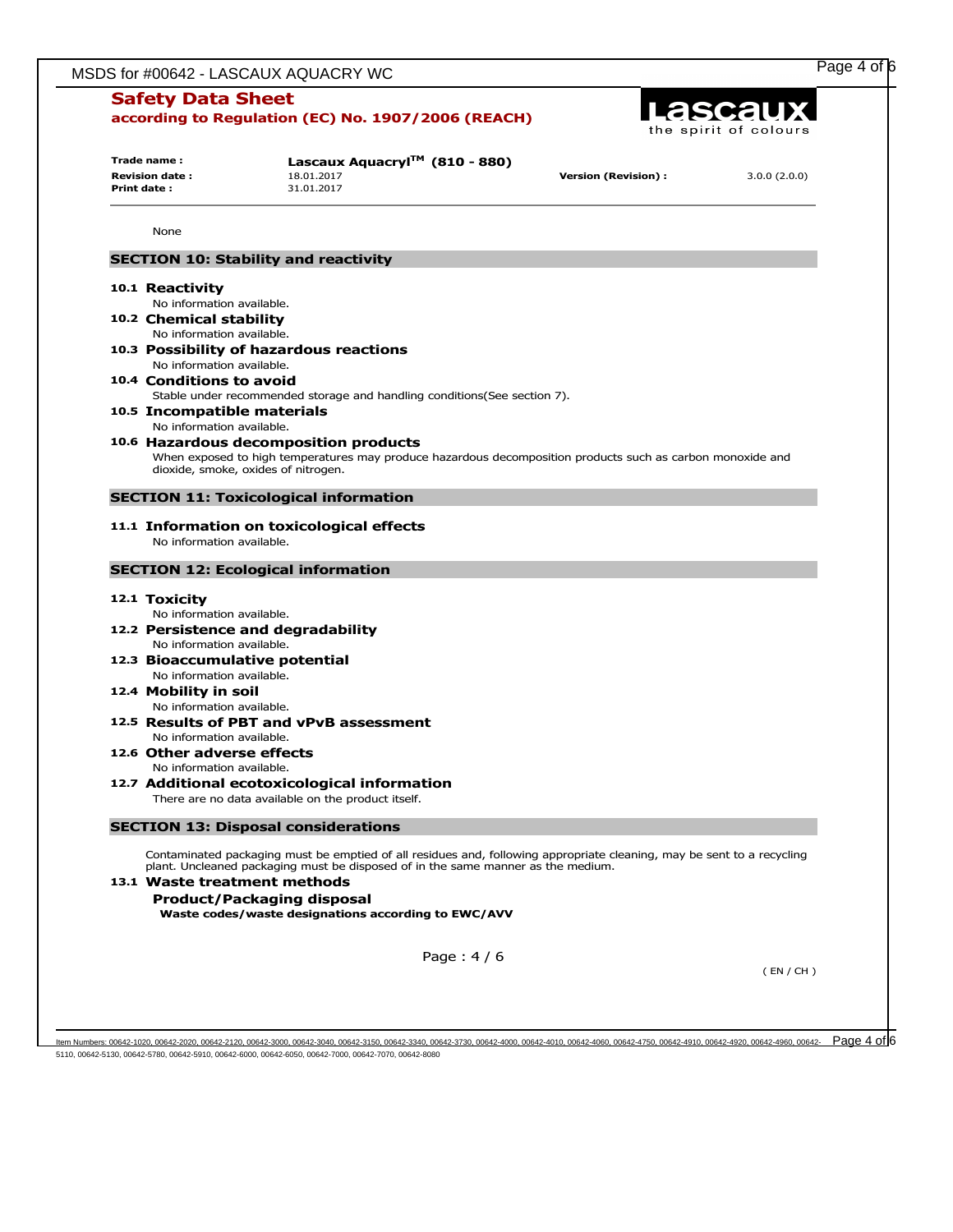| <b>Safety Data Sheet</b><br>Lascaux<br>according to Regulation (EC) No. 1907/2006 (REACH)<br>the spirit of colours |                                                                     |                                                                                                                                                                                                                                                                                                                                                                         |                                                                                        |              |
|--------------------------------------------------------------------------------------------------------------------|---------------------------------------------------------------------|-------------------------------------------------------------------------------------------------------------------------------------------------------------------------------------------------------------------------------------------------------------------------------------------------------------------------------------------------------------------------|----------------------------------------------------------------------------------------|--------------|
|                                                                                                                    | Trade name:<br><b>Revision date:</b><br>Print date:                 | Lascaux Aquacryl <sup>TM</sup> (810 - 880)<br>18.01.2017<br>31.01.2017                                                                                                                                                                                                                                                                                                  | <b>Version (Revision):</b>                                                             | 3.0.0(2.0.0) |
|                                                                                                                    |                                                                     | 08 01 12: Waste paint and varnish other than those mentioned in 08 01 11.                                                                                                                                                                                                                                                                                               |                                                                                        |              |
|                                                                                                                    |                                                                     | <b>SECTION 14: Transport information</b>                                                                                                                                                                                                                                                                                                                                |                                                                                        |              |
|                                                                                                                    | 14.1 UN number                                                      |                                                                                                                                                                                                                                                                                                                                                                         |                                                                                        |              |
|                                                                                                                    |                                                                     | No dangerous good in sense of these transport regulations.<br>14.2 UN proper shipping name<br>No dangerous good in sense of these transport regulations.                                                                                                                                                                                                                |                                                                                        |              |
|                                                                                                                    |                                                                     | 14.3 Transport hazard class(es)<br>No dangerous good in sense of these transport regulations.                                                                                                                                                                                                                                                                           |                                                                                        |              |
|                                                                                                                    | 14.4 Packing group                                                  | No dangerous good in sense of these transport regulations.                                                                                                                                                                                                                                                                                                              |                                                                                        |              |
|                                                                                                                    | 14.5 Environmental hazards                                          | No dangerous good in sense of these transport regulations.                                                                                                                                                                                                                                                                                                              |                                                                                        |              |
|                                                                                                                    | None                                                                | 14.6 Special precautions for user                                                                                                                                                                                                                                                                                                                                       |                                                                                        |              |
|                                                                                                                    |                                                                     | <b>SECTION 15: Regulatory information</b>                                                                                                                                                                                                                                                                                                                               |                                                                                        |              |
|                                                                                                                    |                                                                     |                                                                                                                                                                                                                                                                                                                                                                         | Safety, health and environmental regulations/legislation specific for the substance or |              |
|                                                                                                                    | mixture<br><b>National regulations</b><br>No information available. | U.S.A. Conforms to ASTM D-4236. "No health labeling required"<br>Water hazard class (WGK)<br>Class (D) : nwg (Non-hazardous to water) Classification according to VwVwS<br>15.2 Chemical safety assessment                                                                                                                                                              |                                                                                        |              |
|                                                                                                                    |                                                                     | <b>SECTION 16: Other information</b>                                                                                                                                                                                                                                                                                                                                    |                                                                                        |              |
|                                                                                                                    | 16.1 Indication of changes<br>None                                  |                                                                                                                                                                                                                                                                                                                                                                         |                                                                                        |              |
|                                                                                                                    |                                                                     | 16.2 Abbreviations and acronyms                                                                                                                                                                                                                                                                                                                                         |                                                                                        |              |
|                                                                                                                    | None<br>None                                                        | 16.3 Key literature references and sources for data                                                                                                                                                                                                                                                                                                                     |                                                                                        |              |
| 16.4                                                                                                               | No 1272/2008 [CLP]<br>No information available.                     | Classification for mixtures and used evaluation method according to regulation (EC)                                                                                                                                                                                                                                                                                     |                                                                                        |              |
|                                                                                                                    | None                                                                | 16.5 Relevant H- and EUH-phrases (Number and full text)                                                                                                                                                                                                                                                                                                                 |                                                                                        |              |
|                                                                                                                    | 16.6 Training advice<br>None                                        |                                                                                                                                                                                                                                                                                                                                                                         |                                                                                        |              |
|                                                                                                                    | 16.7 Additional information                                         | The details in this material safety data sheet satisfy national and EC legislation. We have no knowledge or control over<br>the user's working conditions however. The product may not be used for any purpose other than that specified in<br>chapter 1 unless written consent has been obtained. The user is responsible for the observance of all required statutory |                                                                                        |              |
|                                                                                                                    |                                                                     | Page: $5/6$                                                                                                                                                                                                                                                                                                                                                             |                                                                                        |              |

ltem Numbers: 00642-1020, 00642-2020, 00642-2120, 00642-3000, 00642-3040, 00642-3150, 00642-3730, 00642-4040, 00642-4010, 00642-4050, 00642-4010, 00642-4010, 00642-4010, 00642-4910, 00642-4920, 00642-4920, 00642-4950, 0064 5110, 00642-5130, 00642-5780, 00642-5910, 00642-6000, 00642-6050, 00642-7000, 00642-7070, 00642-8080